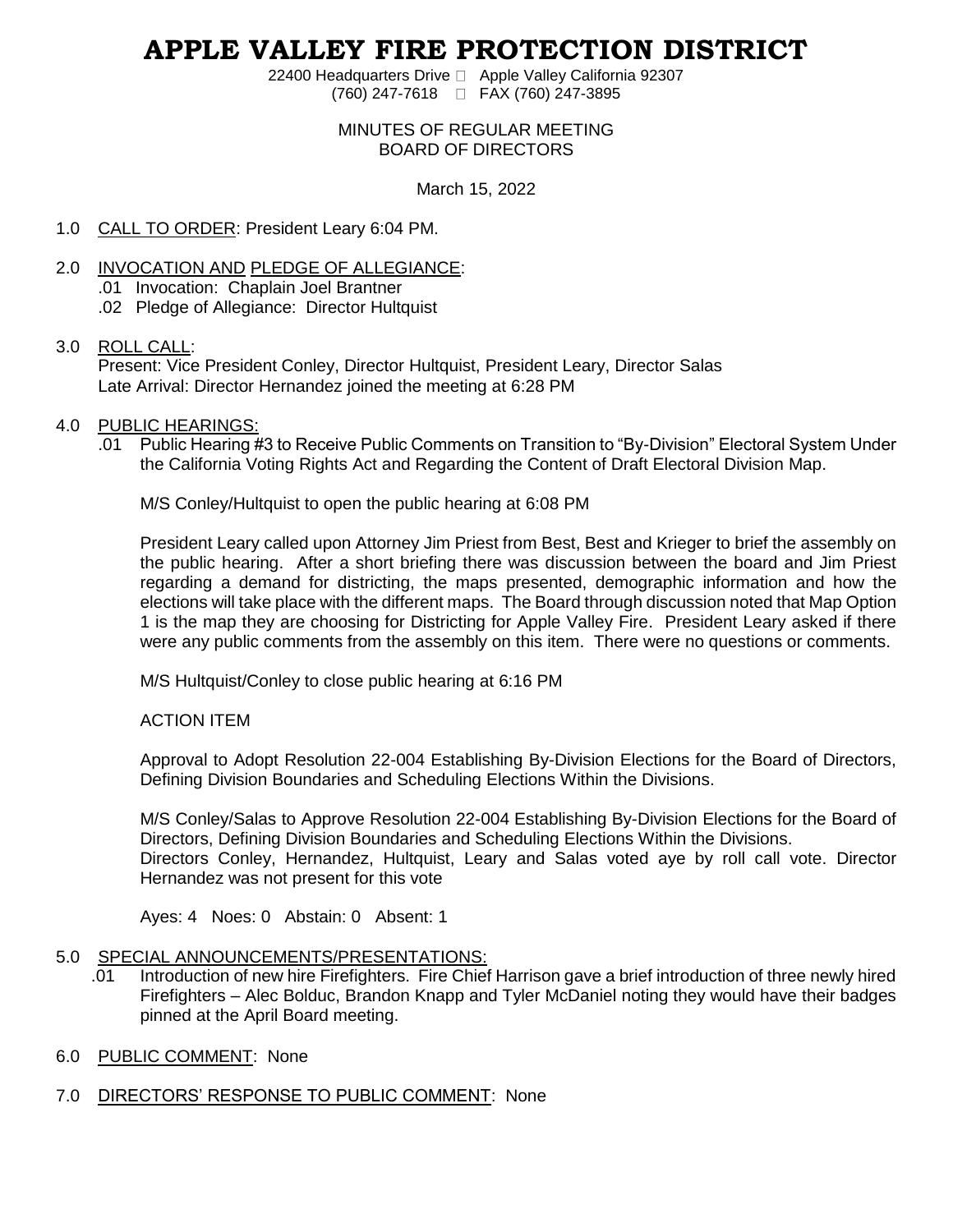8.0 CONSENT AGENDA: President Leary asked if everyone had a chance to review the reports presented and if anyone had questions or comments. There were no further comments or questions.

M/S Conley/Hultquist to accept Consent Agenda items as presented.

Directors Conley, Hultquist, Leary and Salas voted aye by voice vote. Director Hernandez was not present for this vote

Ayes: 4 Noes: 0 Abstain: 0 Absent: 1

## 9.0 APPROVAL OF MINUTES:

Minutes of the Special Board Meeting held on February 1, 2022. President Leary asked if everyone had a chance to go over the minutes presented and if there were any questions or discussion. There were no questions or comments.

M/S Conley/Hultquist to approve minutes of the February 1, 2022 special board meeting. Directors Conley, Hultquist, Leary and Salas voted aye by voice vote. Director Hernandez was not present for this vote

Ayes: 4 Noes: 0 Abstain: 0 Absent: 1

.01 Minutes of the Regular Board Meeting held on February 15, 2022. President Leary asked if everyone had a chance to go over the minutes presented and if there were any questions or discussion. There were no questions or comments.

M/S Conley/Hultquist to approve minutes of the February 15, 2022 regular board meeting. Directors Conley, Hultquist, Leary and Salas voted aye by voice vote. Director Hernandez was not present for this vote

Ayes: 4 Noes: 0 Abstain: 0 Absent: 1

.01 Minutes of the Special Board Meeting held on February 17, 2022. President Leary asked if everyone had a chance to go over the minutes presented and if there were any questions or discussion. There were no questions or comments. M/S Conley/Hultquist to approve minutes of the February 17, 2022 special board meeting.

Directors Conley, Hultquist, Leary and Salas voted aye by voice vote. Director Hernandez was not present for this vote

Ayes: 4 Noes: 0 Abstain: 0 Absent: 1

10.0 CORRESPONDENCE: President Leary noted the thank you letters in the packet adding that the work being done is both appreciated and noticed.

# 11.0 INFORMATION & DISCUSSION ITEMS: None

- .01 Information Only Items: None
- .02 Discussion Items:
	- a. Blaze the Therapy Dog Chief Harrison introduced Blaze and gave a short background on therapy dogs in the fire service, training, events and health and wellness benefits. He remarked how much Blaze is fitting in.
	- b. Joint Apprenticeship Committee Battalion Chief Mejia briefed the Board on the Joint Apprenticeship committee (JAC) including financial incentives and training goals.
	- c. Standards of Cover Report Status Chief Harrison briefed on three efforts taking place for this project; San Bernardino County, SB County Chief's Association and Local Standards of cover. He also briefed on the funding for each of the reports.
	- d. AT336 Pilot Program Chief Harrison noted that the program is up and running. He gave an overview of how the vehicle will be utilized and the mechanism for approval of use by the crews.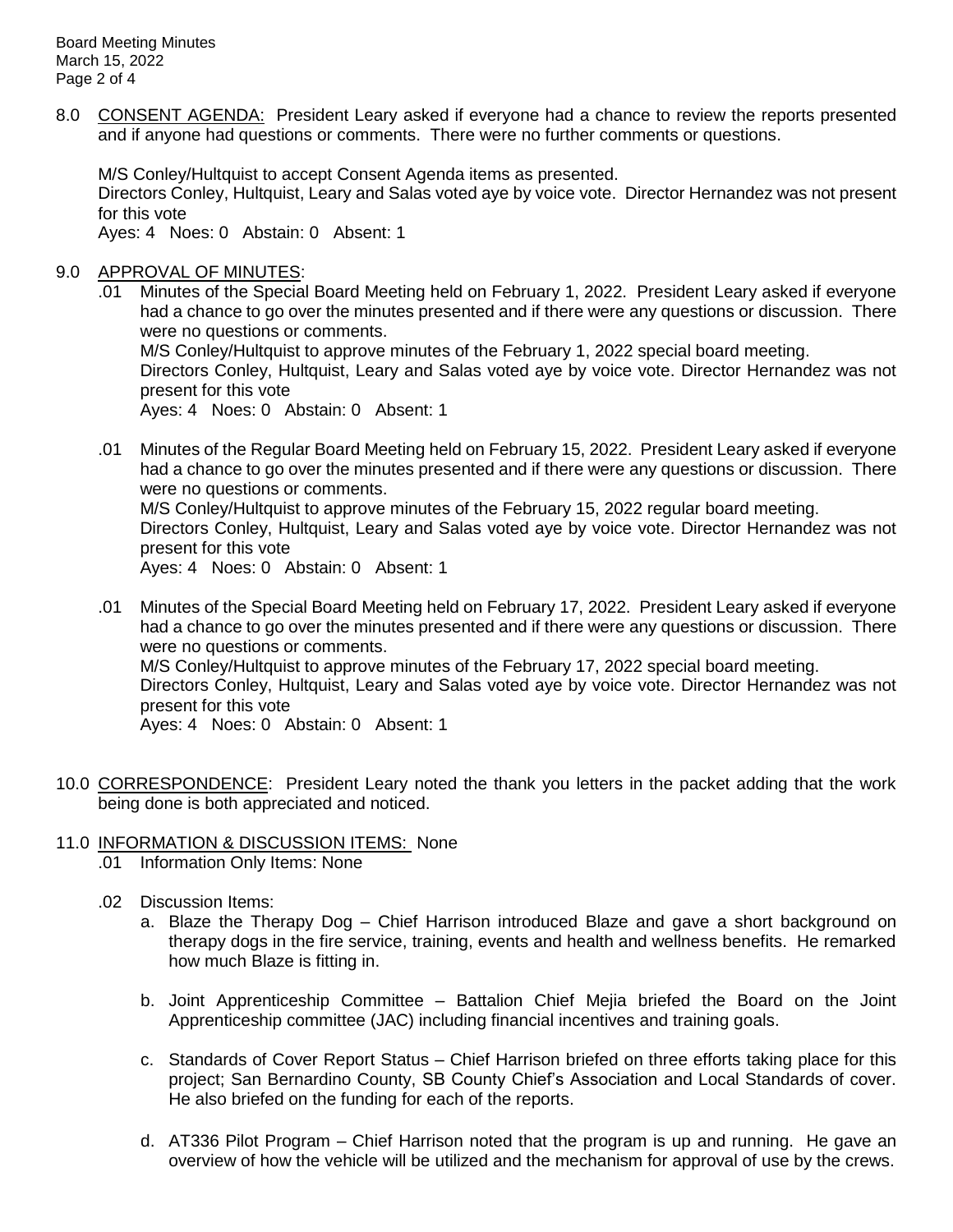- e. Engineer/Paramedic David Martinez gave a briefing on the Leukemia Lymphoma Society Firefighter Stairclimb Event, money raised and details on the event attended in Seattle.
- 12.0 BOARD COMMITTEE REPORTS:
	- .01 Finance Committee. President Leary reported that the Finance Committee had met on the upcoming budget adding that the budget is in early stages and there is nothing to report at this time.
- 13.0 APPROVAL OF REPORTS: None.
- 14.0 ACTION ITEMS: Action Item presented at Public Hearing

## 16.0 STAFF COMMENTS:

- .01 Fire Chief Harrison:
	- a. Thanked multiple staff members for all their hard work including Engineer Martinez, Fire Marshal Pachman, ASM Lopez, Finance Officer Shaker, Captain Salgado, Engineer Fratt, FSM Phillips noting their work throughout the District.

# 17.0 DIRECTORS' COMMENTS:

- .01 Director Hultquist:
	- a. Welcomed new Firefighters
	- b. Congratulated everyone who participated in the Stairclimb event
	- c. Thanked staff for all the hard work
- .02 Vice President Conley:
	- a. Thanked everyone for their hard work
- .03 Director Salas:
	- a. Noted how happy she is to help out in the appointed Board seat
- .04 Director Leary
	- a. Welcomed Director Salas to the Board

# 18.0 CLOSED SESSION:

.01 Public Employee Performance Evaluation for Fire Chief (Government Code §54957(b)). Announcing the closed session item to the assembly President Leary called for a motion to go to closed session.

M/S/P Conley/Hernandez to adjourn to closed session at 6:51 PM.

The Board returned into Open Session at 7:17 PM.

- 19.0 REPORT ON CLOSED SESSION: President Leary noted that the Board had given Fire Chief Harrison direction on negotiations dealing with COVID funds adding that the Fire Chief would be discussing the funds with Staff.
- 20.0 FUTURE AGENDA ITEMS: None
- 21.0 ADJOURNMENT:

The meeting was adjourned at 7:18 PM M/S/P Conley/Salas